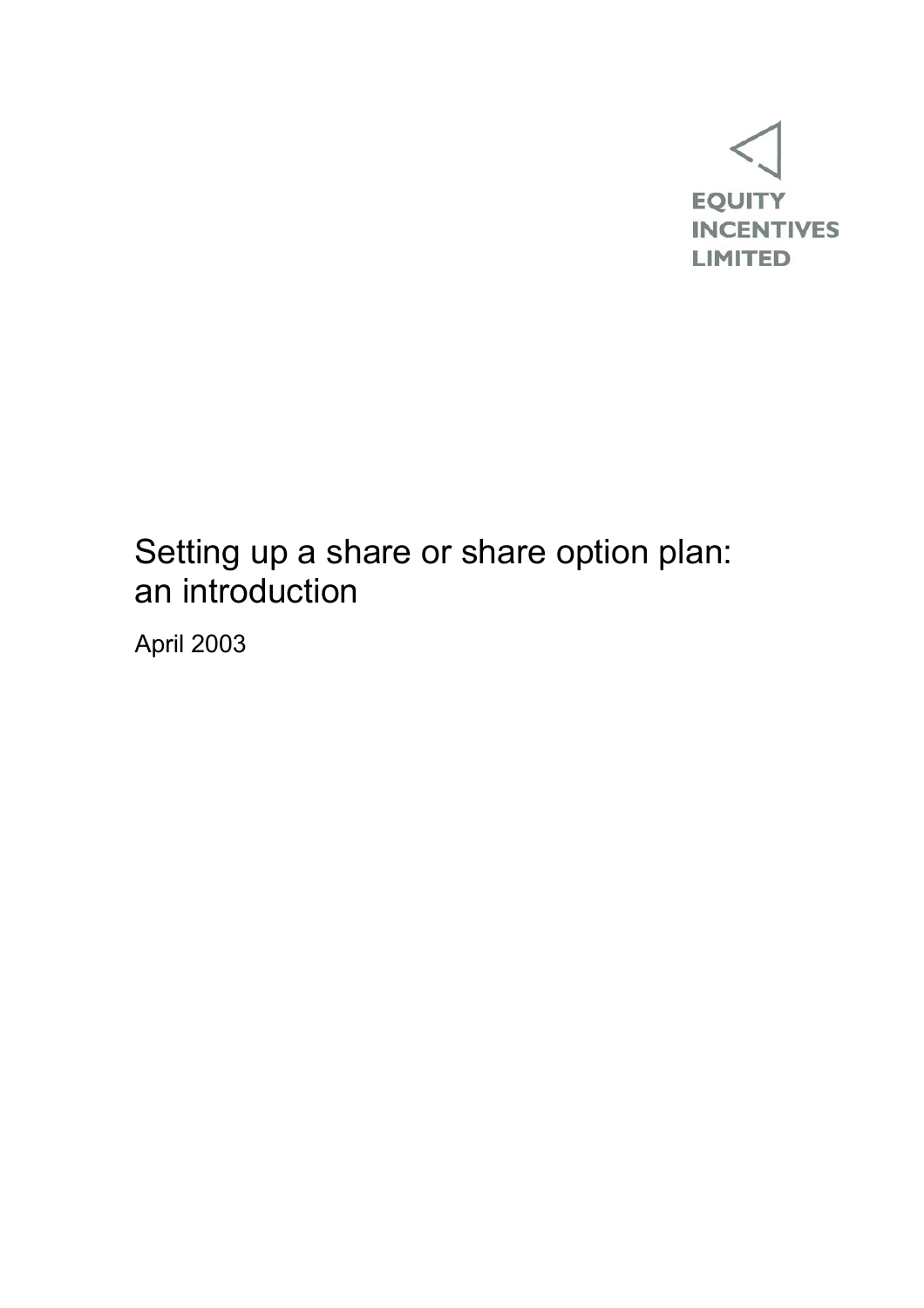## Introduction

There are a variety of share and share option plans available to companies seeking to reward their employees, and the design and implementation of each will obviously differ. However, there are some issues which will always need to be taken into account when introducing an equity incentive plan, and certain steps will be common to each. This briefing sheet aims to give introductory guidance to setting up a share or share option plan.

## Step 1: what are your objectives?

You will need to clarify your objectives before selecting a plan or selection of plans. What do you want your plan to achieve?

- involve all employees, or concentrate on key managers?
- reward current employees for past performance or future performance?
- recruit new employees or retain existing employees?
- create a strong company culture?

Your objectives may be met by the introduction of one type of plan. If your aims are more complex, you may need to put in place a variety of complementary equity incentive arrangements.

## Step 2: what sort of plan?

• Tax advantaged, or unapproved? A plan that is "approved" by the Inland Revenue will benefit from tax advantages, but generally lacks flexibility as certain rules will need to be followed. You will need to check if your company qualifies for an Inland Revenue approved plan or other tax advantaged plan – for example, if your company is a wholly-owned subsidiary, you may not be able to implement your own plan; you will have to use parent company shares. An "unapproved" plan is not, as the term may suggest, illegal or improper in any way. It is a valid plan but it does not benefit from additional tax advantages. Generally, it is much more flexible than an approved arrangement and does not require prior approval from the Inland Revenue.

- **All employee or discretionary?** Again, allemployee plans can benefit from tax advantages. However, a discretionary plan may have some tax advantages in any case, and allows better targeting of key employees or managers; it will also allow a higher level of reward for individuals.
- **Options or shares?** Granting options means that you can require a certain period of time to pass, or certain performance conditions to be met, before shares pass into the hands of participants. Awarding shares means that participants become shareholders immediately, which may include all the normal rights of shareholders such as voting rights (although these rights can be excluded in certain circumstances).

## Step 3: designing the plan

Your choice of plan will have an effect on how flexible you can be when it comes to the detailed design of the plan. Issues you can consider include:

- If the plan is for all employees, on what basis will shares or options be awarded, eg length of service; salary?
- Should there be performance conditions attaching to either the award of shares or vesting of options?
- What percentage of share capital do you want to use? Will you comply with investor protection (eg ABI) guidelines?
- When should options become exercisable? For example, will they all become exercisable at the end of a set period of time, or in tranches?
- Should employees have to pay for their shares or options, or would you prefer to use nil-cost options or free shares?
- What happens if employees leave, or are made redundant, or die?
- Will the shares used in the plan be a different class from other shares in the company – e.g. will they have voting rights; will a dividend be paid?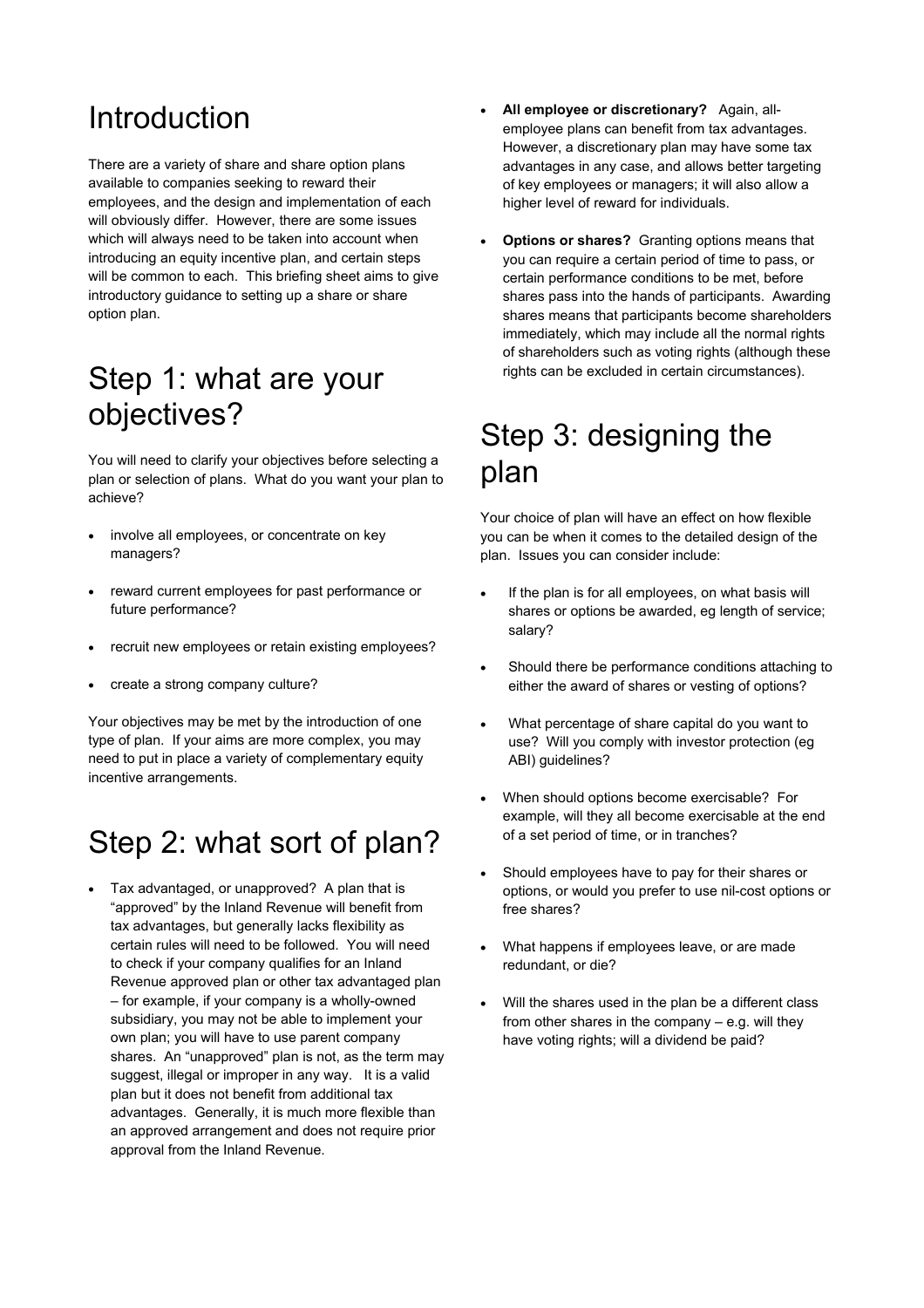## Step 4: company law issues

Before implementing the plan, you will need to check certain company law issues, looking specifically at the company's Memorandum and Articles, and any shareholders' agreements that exist. Particularly important issues include:

- Do the Articles give the directors the power to allot shares under the plan?
- Is there sufficient unissued share capital in the company?
- Will the share capital need sub-dividing?
- Is there a need to create a new class of shares?
- Are there any compulsory transfer provisions in existence? If not, should they be introduced?
- Are there pre-emption provisions in the Articles and if so should they be disapplied?

## Step 5: implementing the plan

Once the detailed rules of the plan have been agreed and drafted, the plan can be established and implementation take place. Certain steps will be common to the implementation of any type of share or option plan, but some have additional requirements. For example, approved plans require prior approval from the Inland Revenue before awards of shares or options can be made. Furthermore, if the company is quoted on a recognised stock exchange, there will be additional requirements under the Listing Rules. The following are just some of the steps that you may need to take:

- Obtain shareholder approval
- Adopt plan in board meeting
- Communicate the Plan to employees in some cases, the Inland Revenue will want to see your communication documents before they will grant formal approval
- Submit rules of plan and associated documentation to Inland Revenue for approval, if necessary
- Establish a trustee company to hold shares on behalf of employees if required
- Arrange bank or building society accounts if employees will be saving money to buy shares in the future
- In the case of a large complex plan involving many employees, consider using a professional administrator to run the plan on your behalf. Alternatively, if the plan is to be run in-house, could specialised software packages increase efficiency?
- If appropriate, comply with the Stock Exchange Listing Rules where there is an issue of new shares
- If the company is not listed on a recognised Stock Exchange, obtain a valuation of the shares from the Inland Revenue Shares Valuation Division
- Make awards under the plan
- Record details of all option grants or issue of shares to participants
- Notify Inland Revenue of option grants or other awards
- If a public company, ensure that awards to directors are disclosed in the annual report and accounts
- Ensure that the correct accounting treatment is followed
- Make any necessary filings at Companies House e.g. notify the Registrar of any changes to the Company's Articles of Association.

#### Step 6: ongoing procedures

Once the Plan has been implemented and share options have been granted, or shares have been awarded, there are various ongoing procedures which must be followed.

- **Administration issues**: You will need to keep track of (amongst other things):
	- o who has been granted awards?
	- o when were awards granted?
	- o how many awards were granted and over which type of share?
	- o what was the share price at date of grant?
	- o when will options lapse?